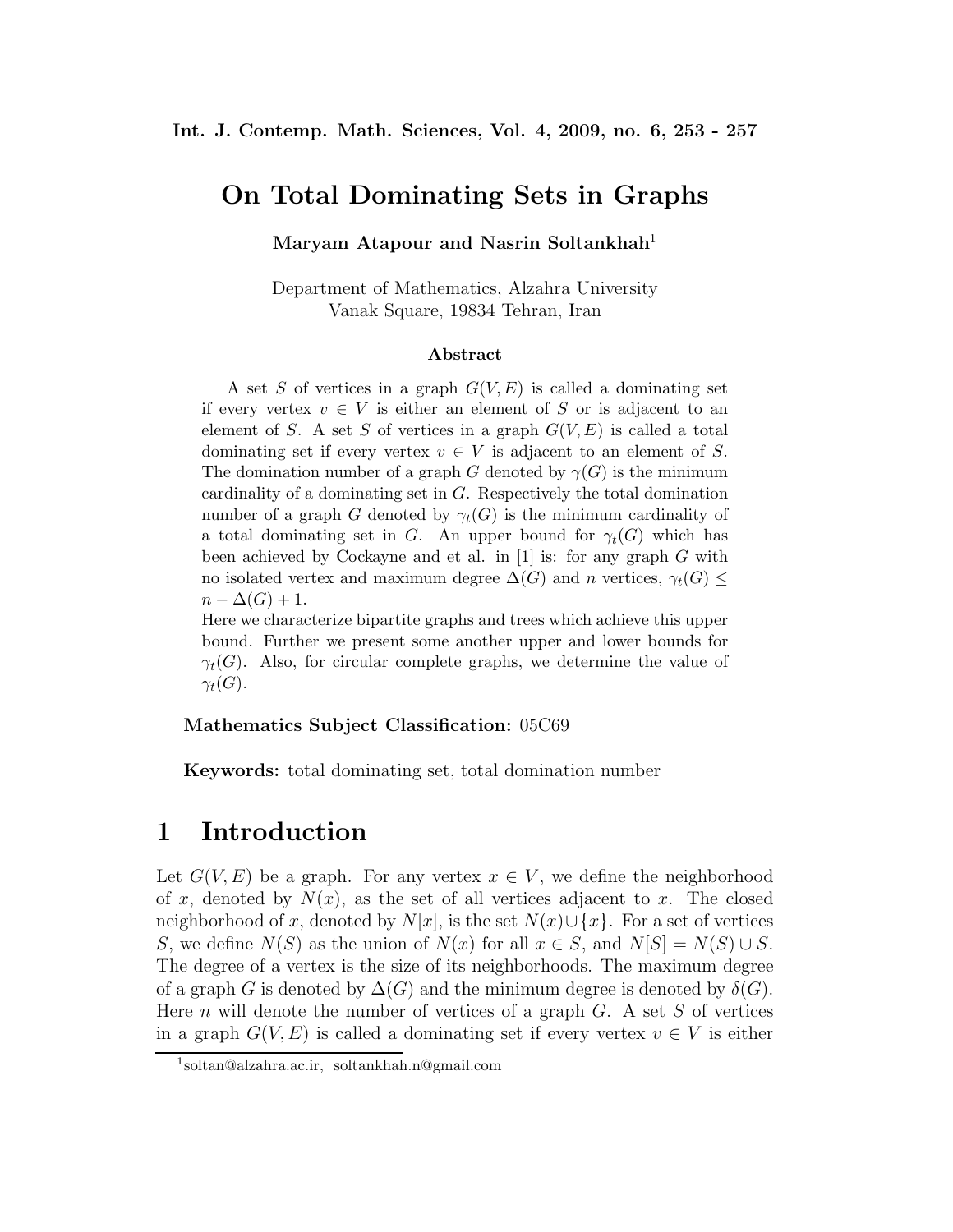an element of S or is adjacent to an element of S. A set S of vertices in a graph  $G(V, E)$  is called a total dominating set if every vertex  $v \in V$  is adjacent to an element of S. The domination number of a graph G denoted by  $\gamma(G)$ is the minimum cardinality of a dominating set in  $G$ . Respectively the total domination number of a graph G denoted by  $\gamma_t(G)$  is the minimum cardinality of a total dominating set in G. clearly  $\gamma(G) \leq \gamma_t(G)$ , also it has been proved that  $\gamma_t(G) \leq 2\gamma(G)$ .

An upper bound for  $\gamma_t(G)$  has been achieved by Cockayne and et al. in [1] in the following theorems:

**THEOREM A** *If a graph* G *has no isolated vertices, then*  $\gamma_t(G) \leq n \Delta(G)+1$ .

**THEOREM B** *If* G *is a connected graph and*  $\Delta(G) < n - 1$ *, then*  $\gamma_t(G) \le$  $n - \Delta(G)$ 

As a result of the above theorems, if G is a graph with  $\gamma_t(G) = n - \Delta(G) + 1$ , then  $\Delta(G) \geq n-1$ . Hence, if G is a k– regular graph and  $\gamma_t(G) = n - k + 1$ , then G is  $K_n$ . As a result of the above theorems, if G is a graph with  $\gamma_t(G)$  =  $n - \Delta(G) + 1$ , then  $\Delta(G) \geq n - 1$ . Hence, if G is a k- regular graph and  $\gamma_t(G) = n - k + 1$ , then G is  $K_n$ . Total domination and upper bounds on the total domination number in graphs were intensively investigated, see e. g. (  $[3], [4]$ .

Here we characterize bipartite graphs and trees which achieve the upper bound in Theorem A. Further we present some another upper and lower bounds for  $\gamma_t(G)$ . Also, for circular complete graphs, we determine the value of  $\gamma_t(G)$ .

It is easy to prove that for  $n \geq 3$ ,  $\gamma_t(C_n) = \gamma_t(P_n) = \frac{n}{2}$  if  $n \equiv 0 \pmod{4}$ and  $\gamma_t(C_n) = \gamma_t(P_n) = \lfloor \frac{n}{2} \rfloor + 1$  otherwise.

for the definitions and notations not defined here we refer the reader to texts, such as [2].

## **2** Other bounds for  $\gamma_t(G)$

In this section we introduce some other upper bounds for  $\gamma_t(G)$ .

**Theorem 2.1** *Let* G *be a connected graph, then*  $\gamma_t(G) \geq \lceil \frac{n}{\Delta(G)} \rceil$ *.* 

**Proof:** Let  $S \subseteq V(G)$  be a total dominating set in G. Every vertex in S dominates at most  $\Delta(G) - 1$  vertices of  $V(G) - S$  and dominate at least one of the vertices in S. Hence,  $|S|(\Delta(G) - 1) + |S| \ge n$ . Since, S is an arbitrary total dominating set, then  $\gamma_t(G) \geq \lceil \frac{n}{\Delta(G)} \rceil$ .

If  $G = K_n$ ,  $G = C_{4n}$ , or  $G = P_{4n}$  then  $\gamma_t(G) = \lceil \frac{n}{\Delta(G)} \rceil$ , so the above bound is sharp.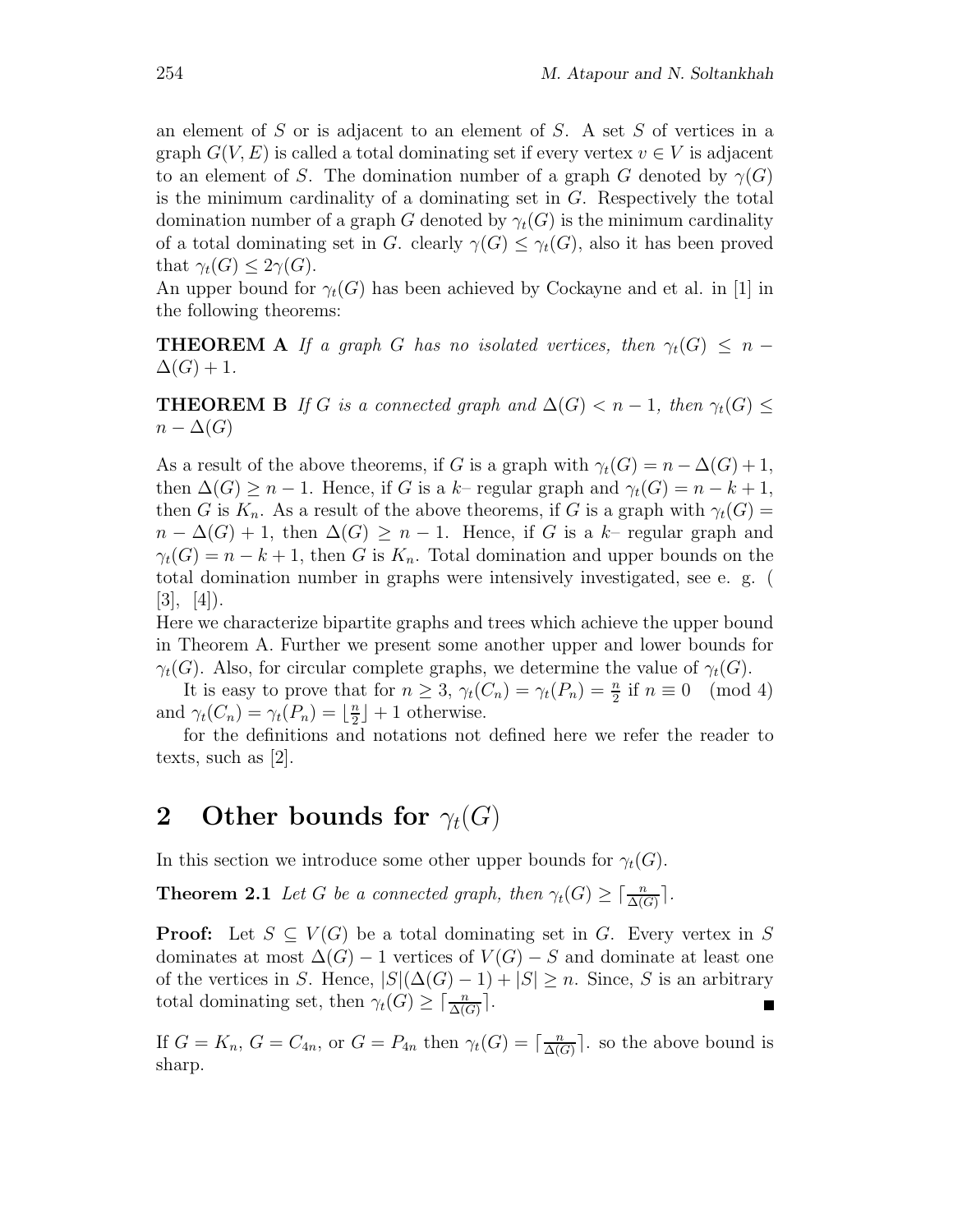**Theorem 2.2** *Let* G *be a graph with diam*(G) = 2 *then,*  $\gamma_t(G) \leq \delta(G) + 1$ *.* 

**Proof:** Let  $x \in V(G)$  and  $\deg(x) = \delta(G)$ . Since,  $\text{diam}(G) = 2$ , then  $N(x)$  is a dominating set for G. Now  $S = N(x) \cup \{x\}$  is a total dominating set for G and  $|S| = \delta(G) + 1$ . Hence,  $\gamma_t(G) \leq \delta(G) + 1$ .

As we know,  $\gamma_t(C_5) = 3$  and also  $\delta(C_5) = 2$ ,  $diam(C_5) = 2$  then  $\gamma_t(C_5) =$  $\delta(C_5) + 1$ . Hence, the above bound is sharp.

**Theorem 2.3** If G is a connected graph with the girth of length  $q(G) > 5$  and  $\delta(G) \geq 2$ , then  $\gamma_t(G) \leq n - \lceil \frac{g(G)}{2} \rceil + 1$ .

**Proof:** Let G be a connected graph with  $q(G) > 5$  and let C be a cycle of length  $g(G)$ . Remove C from G to form a graph G'. Suppose an arbitrary vertex  $v \in V(G')$ , since  $\delta(G) \geq 2$ , then v has at least two neighbors say x and y. Let  $x, y \in C$ . If  $d(x, y) \geq 3$ , then replacing the path from x to y on C with the path x, v, y reduces the girth of G, a contradiction. If  $d(x, y) \leq 2$ , then x, y, v are on either  $C_3$  or  $C_4$  in G, contradicting the hypothesis that  $g(G) \geq 5$ . Hence, no vertex in G' has two or more neighbors on C. Since  $\delta(G) \geq 2$ , the graph G' has minimum degree at least  $\delta(G) - 1 \geq 1$ . Then G' has no isolated vertex. Now let S' be a  $\gamma_t$ -set for C. Then  $S = S' \cup V(G')$  is a total dominating set for G. Hence,  $\gamma_t(G) \leq n - \lceil \frac{g(G)}{2} \rceil + 1$  (note that  $\gamma_t(C) \leq \lfloor \frac{g(G)}{2} \rfloor + 1$ ).

# **3** Bipartite graphs with  $\gamma_t(G) = n - \Delta(G) + 1$

In this section we charactrize the bipartite graphs achieving the upper bound in the theorem A.

**Theorem 3.4** *Let* G *be a bipartite graph with no isolated vertices. Then*  $\gamma_t(G) \ = \ n - \Delta(G) + 1 \ \emph{if and only if $G$ is a graph in form of $K_{1,t} \cup rK_2$}$ *for*  $r \geq 0$ *.* 

**Proof:** If G is  $K_{1,t} \cup rK_2(r \geq 0)$ , clearly  $\gamma_t(G) = n - \Delta(G) + 1$ . Now let G be a bipartite graph with partitions  $A \cup B$  and  $x \in A$  where  $\deg(x) = \Delta(G) = t$ . We continue our proof in four stages:

**Stage 1:** We claim that for every vertex  $y \in A - \{x\}$ ,  $N(y) - N(x) \neq \emptyset$ . If it is not true, there exists a vertex in  $A - \{x\}$ , say y, such that  $N(y) \subseteq N(x)$ . So let  $u \in N(y)$ , the set  $S = V - (N(x) \cup \{y\}) \cup \{u\}$  is a total dominating set and  $|S| = n - \Delta(G)$ , a contradiction. So we have  $n \geq 2|A| + \Delta(G) - 1$ . **Stage 2:** For every vertex  $y \in A$ , let  $u_y \in N(y)$ . Clearly the set  $S = A \cup$  $(\bigcup_{y\in A} \{u_y\})$  is a total dominating set for G and  $|S| \leq 2|A|$ , so  $\gamma_t(G) \leq 2|A|$ . Now let  $y \in A - \{x\}$  such that  $|N(y) - N(x)| \ge 2$ . Hence, we have: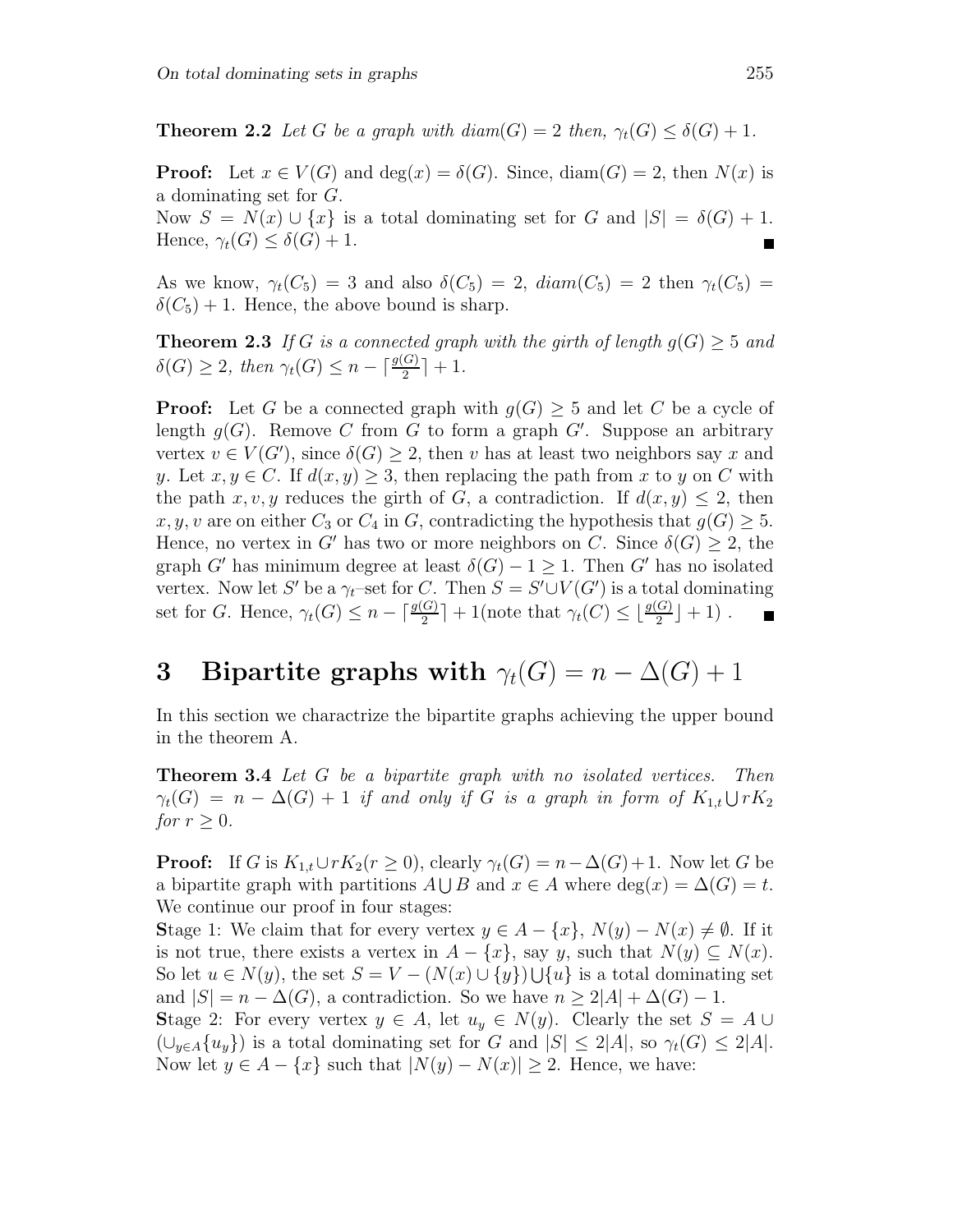$$
n \ge 2|A| + \Delta(G)
$$
  
\n
$$
\Rightarrow \gamma_t(G) + \Delta(G) - 1 \ge 2|A| + \Delta(G)
$$
  
\n
$$
\Rightarrow \gamma_t(G) \ge 2|A| + 1,
$$

a contradiction. Hence, for every vertex  $y \in A - \{x\}$ ,  $|N(y) - N(x)| = 1$ . **Stage 3:** Let  $y \in A - \{x\}$  and  $N(y) \cap N(x) \neq \emptyset$ . Let  $u \in N(y) \cap N(x)$ . Now,  $S = (V - N(x) \cup \{y\}) \cup \{u\}$  is a total dominating set and  $|S| = n - \Delta(G)$ . So,  $\gamma_t(G) \leq n - \Delta(G)$ , a contradiction.

**Stage 4:** Let  $y, z \in A - \{x\}$  and  $N(y) \cap N(z) \neq \emptyset$ . Now  $S = (V - \{\{z\} \cup \{z\})$  $N(x)) \cup \{u\}$ , where  $u \in N(x)$ , is a total dominating set and  $|S| = n - \Delta(G)$ . So,  $\gamma_t(G) \leq n - \Delta(G)$ , a contradiction. Hence, G is a graph in form of  $K_{1,t}\cup rK_2$ . Е

**COROLLARY 3.1** *Let* T *is a Tree. Then*  $\gamma_t(T) = n - \Delta(T) + 1$  *if and only if* T *is a star.*

# **4 Total domination numbers of circular complete graphs**

If n and d are positive integers with  $n \geq 2d$ , then circular complete graph  $K_{n,d}$ is the graph with vertex set  $\{v_0, v_1, \ldots, v_{n-1}\}$  in which  $v_i$  is adjacent to  $v_j$  if and only if  $d \leq |i - j| \leq n - d$ . In this section we determine the total domination of circular complete graphs. It is easy to see that  $K_{n,1}$  is the complete graph  $K_n$  and  $K_{n,2}$  is a circle on n vertices, therefore we assume that  $d \geq 3$ .

**Theorem 4.5** *For*  $n \geq 4d - 2$  *and*  $d \geq 3$ ,  $\gamma_t(K_{n,d}) = 2$ *.* 

**Proof:** Clearly,  $\gamma_t(K_{n,d}) \geq 2$ . Let  $S = \{v_0, v_{2d-1}\}$ . We will show that S is a total dominating set for  $K_{n,d}$ . Since  $n \geq 4d - 2$  and  $2d - 1 \leq 2d$ , then  $2d-1 \leq n-d$ . Also  $2d-1 \geq d$  since  $d \geq 3$ . Thus  $d \leq 2d-1 \leq n-d$  and  $v_0v_{2d-1} \in E(K_{n,d})$ . By definition of  $K_{n,d}$ ,  $v_0$  is adjacent to each of the vertices  $v_d, v_{d+1}, \ldots, v_{n-d}.$ 

Now for each  $1 \leq i \leq d-1$  we have

$$
n-d+i-(2d-1) = n-3d+i+1 \ge 4d-2-3d+i+1 \ge d
$$

and

$$
n-d+i-(2d-1) = n-3d+i+1 \le n-3d+d = n-2d < n-d.
$$